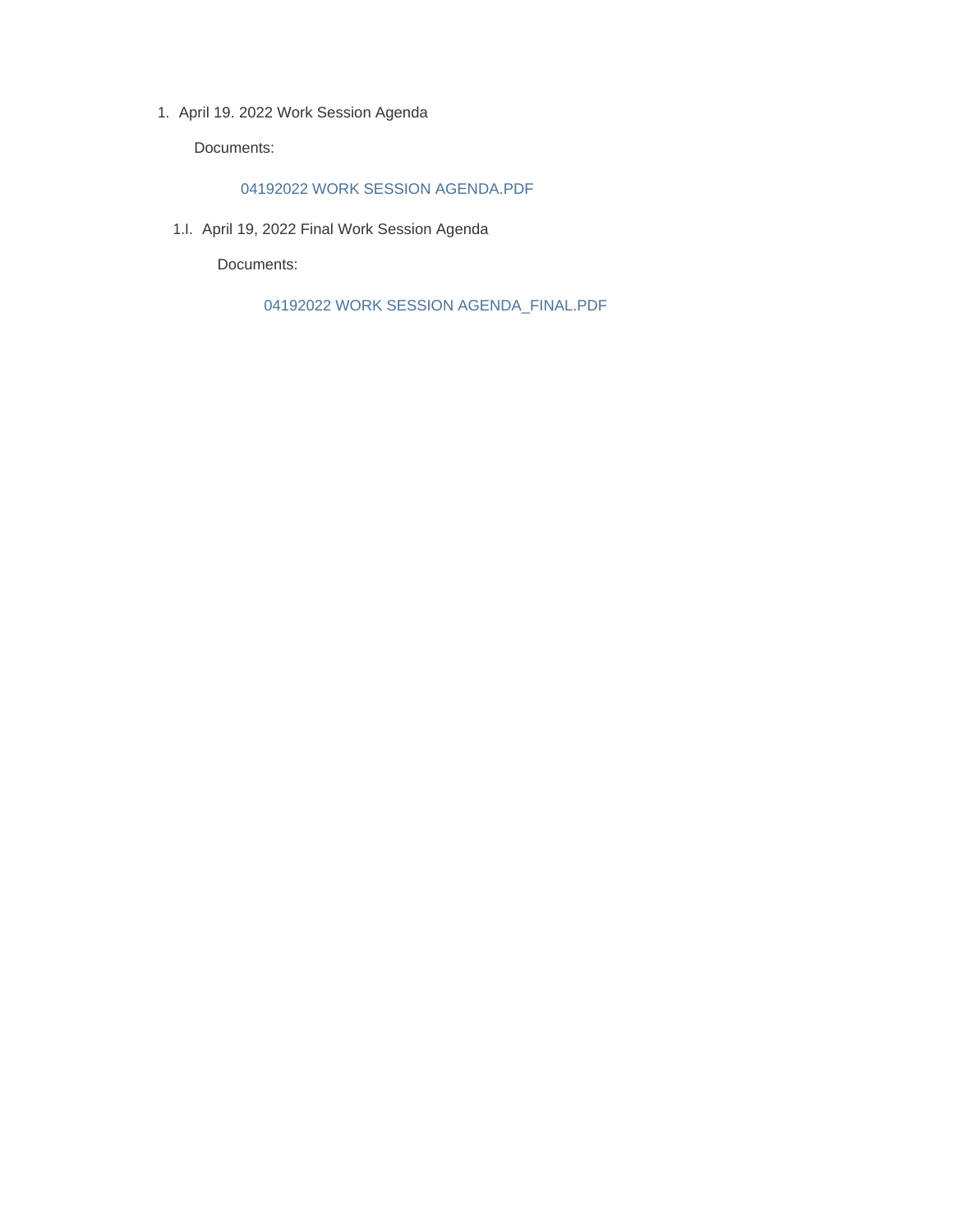# **BOARD OF COMMISSIONERS WORK SESSION**



Effingham County Administrative Complex 804 South Laurel Street, Springfield GA 31329

The Georgia Conflict of Interest in Zoning Action Statue (O.C.G.A. §§ 36-67A-1 et seq.) requires disclosure of certain campaign contributions made by applicants for rezoning actions and by opponents of rezoning application. A rezoning applicant or opponent of a rezoning application must disclose contributions or gifts which in aggregate total \$250.00 or more if made within the last two years to a current member of Effingham County Planning Board, Board of Commissioners, or other Effingham County official who will consider the application. The campaign contribution disclosure requirement applies to an opponent of a rezoning application who publishes his or her opposition by appearance before the Planning Board or Board of Commissioners or by any other oral or written communication to a member or members of the Planning Board or Board of Commissioners. Disclosure must be reported to the Board of Commissioners by applicants within ten (10) days after the rezoning application is filed and by opponents at least five (5) days prior to the first hearing by the Planning Board. Any person knowing failing to comply with these requirements shall be guilty of a misdemeanor.

"Individuals with disabilities who require special needs to observe and/or participate in this meeting, or who have questions regarding the accessibility of the meeting or the facilities should contact the County Clerk at 912-754-2123 promptly to afford the County time to create reasonable accommodations for those persons."

#### **\*\*PLEASE TURN OFF YOUR CELL PHONE**

## **Agenda**

#### **Virtual Meeting Information:**

Zoom link:

https://us06web.zoom.us/j/88387585556?pwd=bDhncFEvSlMwdmN2VW9NWUR5OHduQT09

Phone Number: **1-929-436-2866**

Meeting ID: **883 8758 5556**

Access Code: **645218**

- **I. Call to Order**
- **II. Public Comments** Agenda Items ONLY
- **III. Discussion -** Collaboration with Planning Board members about zoning codes and other ordinances
- **IV. Adjournment**